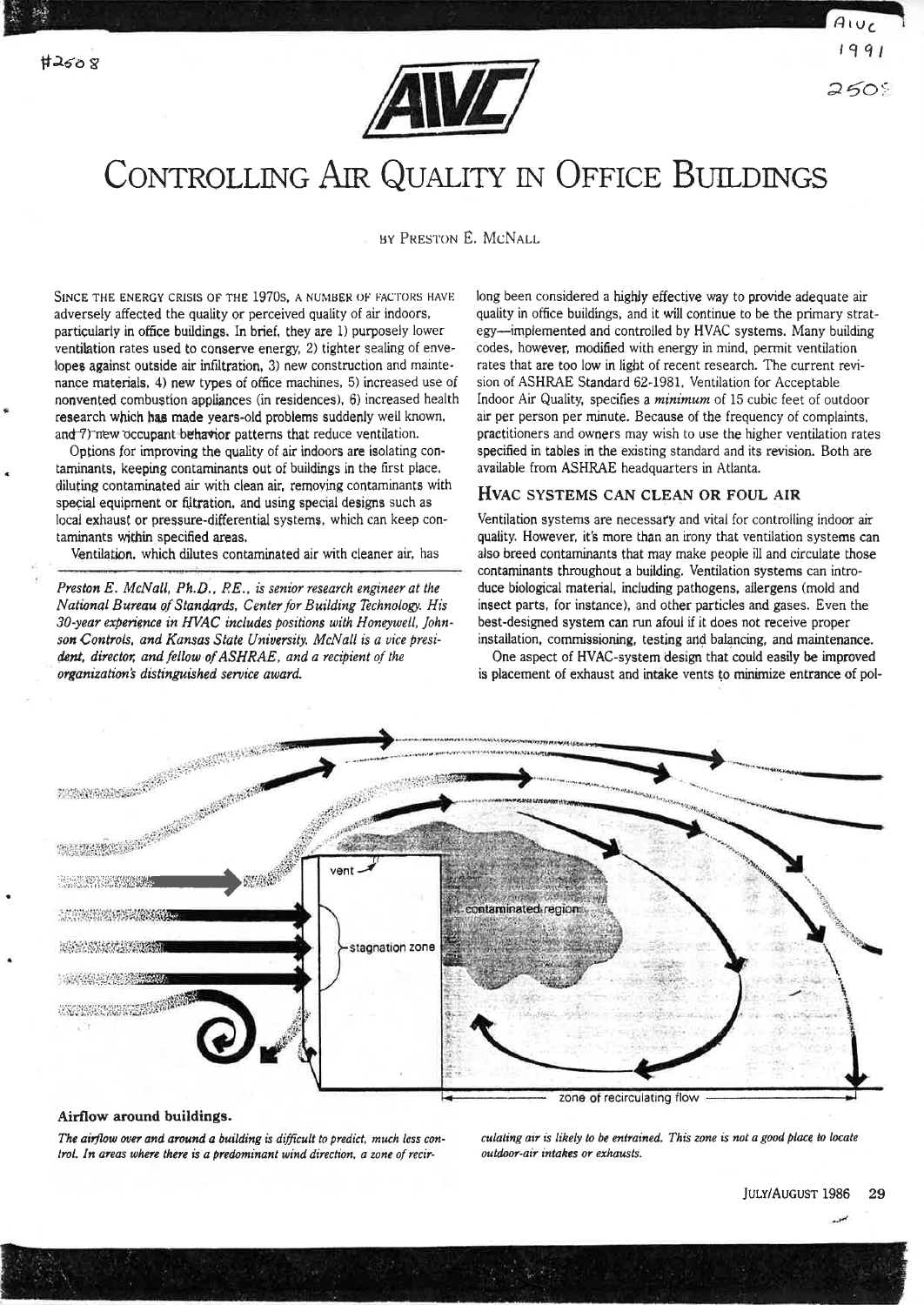# Ventilation effectiveness is a fertile area for improvement



#### Typical arrangement of cooling coils in a central system.

To prevent dirt, insects, and foreign matter from accumulating on cooling coils, ASHRAE recommends in its Equipment Handbook that all supply air be filtered. Cooling coils and some humidifiers (when used) must be fitted with a drip pan to catch condensate formed during the cooling cycle, and also excess water from the humidifier. The pan should pitch to the drain connection to prevent water from standing there. The connection between the drain and the drip pan should be located on the downstream side of the coils and should discharge to an indirect waste or storm sewer so that there will be no possibility of sewer gas entering the system. The pipe connection should be of ample size and be fitted with accessible ports for cleaning and a deep-trap seal. Furthermore, adequate maintenance must be provided to ensure that the drain pan remains clean and drains freely. noù

lutants from traffic and other possible local outside sources. In hospitals, for instance, rooftop fresh-air intakes located downwind of emergency diesel generators, which must be run periodically to. meet codes, can sometimes entrain the diesel exhaust plume. Numerous buildings have outdoor-air intakes located adjacent to or above loading docks, where trucks congregate with engines running and where garbage bins are located.

A second area fertile for improvement is ventilation effective. ness—a variable dependent upon the degree to which supply air mixes with air already in a space. Many studies have demonstrated. directly or by implication, that some typical placements of supply, and return-air diffusers result in shart-circuiting-some supply air is drawn directly into return air vents (both usually located in the ceiling) without ever mixing in the space. In a study that Public Works Canada performed on a typical open-plan office building served by supply-air (and return-air) vents located in the ceiling. it was demonstrated that little supply air reached workers seated at their deskswhere partitions approximately five feet high divided the area into small workplaces. Experimentation showed that raising partitions. four inches above the floor improved mixing 50 percent. Certainly, some approaches to ventilating office spaces work better than others. Many of the strategies called for by clients on tight budgets, or used simply by convention, are minimally effective.

An ASHRAE standards project committee is now working to develop methods to measure ventilation effectiveness (Standard Project Committee 129P). A preliminary definition of ventilation effectiveness (used by this author) is: "The measure of the ability of the ventilation air to produce a contaminant level in the occupied zone of a space *divided into* the contaminant level produced by a similar amount of ventilation air with perfect mixing in the space." Using this definition, the drawings on page 32 show a range of stylized cases in which the ventilation effectiveness can vary from zero to infinity. -75

Rest rooms and laboratories have long been equipped with dedicated local exhaust systems. Spaces that house print shops, copying machines, or other office machines that off-gas chemicals also may benefit from local exhaust.

Clean rooms and hospitals often control airflow and air quality by utilizing differential-pressure control. These principles may have their place in the office, too, particularly when contamination levels in certain zones can be anticipated.

# PARTICULATE AND GASEOUS FILTERS

Studies show that office buildings typically harbor concentrations of many pollutants far in excess of levels outdoors, but in many locations, of course, outdoor air contains objectionable pollutants as well. This situation, together with the fact that it is more economical to recirculate air than to heat or cool outside air, gives filtration systems interesting possibilities.

The performance of the most common filtering'equipment, particulate filters, 'can be measured using ASHRAE Standard 52-76, which specifies procedures for atmospheric-dust removal (called the "dustspot method") and coarse-particle removal (called the "weight-arres

#### Diagrammatic section of ionizing electronic air cleaner.

One of several types of electronic air cleaners produced for commercial service, and the ionizing-type air cleaner charges dust particles in the airstream with positive ions that are generated when the air passes over a high-voltage wire. Particulates are subsequently driven to plates having a negative charge, where they remain until washed off. Good cleaning and maintenance procedures are vital.



30 ARCHITECTURAL TECHNOLOGY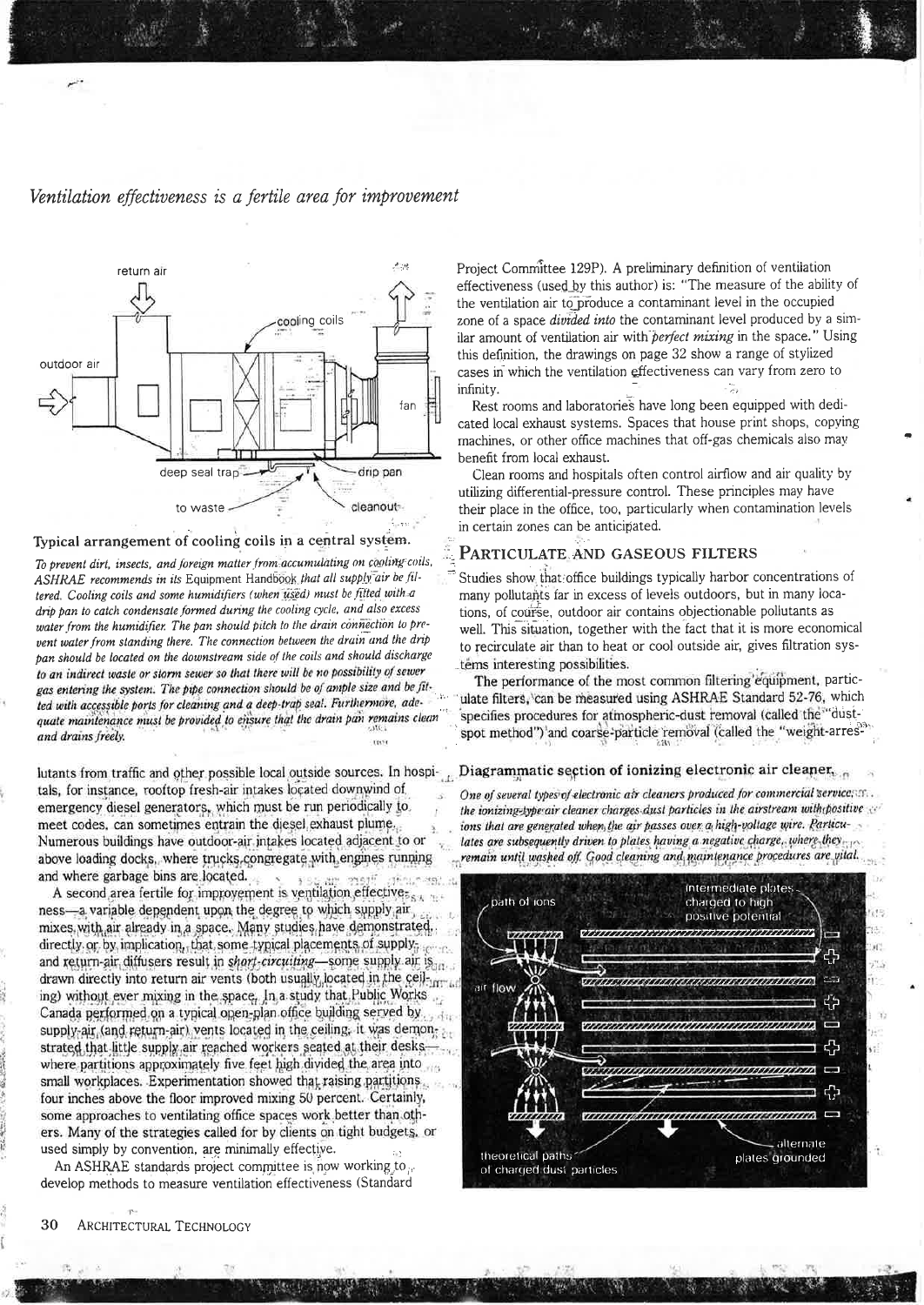

Cross-flow mechanical draft tower.

Outdoor cooling towers of various types are commonly used to cool water and reject the heat of air conditioners. The cooling water in open-type towers is cooled by evaporating a small percentage of the water. If the sumps in these towers are not maintained well, many organisms in the outdoor air can be collected

tance method"). The arrestance method is used to measure the performance of filters whose main function is to keep HVAC systems from fouling. The arrestance method, however, does not measure the respirable fraction of particles (those between 0.1 and 10 micrometers), which most affect health and comfort. For measuring these particles, the dust-spot method is used—and efficiencies aboy#90 percent can be evaluated. For determining emotionales of so-called alsohite filters (HEPA filters, which approach 100 percent efficiency), a test called "DOP" is used in office spaces, dustremoval efficiencies in the 30 yercent cange require a considerable incremental investment in first cost and in maintenance, and often are not considered. However, both electronic and media filters with  $\mathcal{O}(\epsilon)$ efficiencies in that range are available in a wide variety.

Gaseous-removal filters are a second. less commonly used, type of filter. Because there are so many gaseous pobutants in the air, each with unique characteristics, good standards for evaluating the filters have been difficult to develop. Determining actual performance. requires architects and engineers to rely on suppliers information and their own judgment. Activated-charcoal filters, the most common of the gaseous-removal filters, tend to absorb materials with high molecular weights and let materials with lower molecular weights pass through. When the filters become loaded, to prevent off-gassing of previously absorbed materials, they must be either regenerated or replaced. A second class of gaseous-removal filters  $-11$ 

.. in the water and can incubate. "Drift" (small droplets of water) can be blown from the tower and reentrained into building air inlets. This was the probable cause of the famous Legionnaires' disease outbreak at the 1976 American Legion convention in Philadelphia.

utilizes porous pellets impregnated with active chemicals, such as potassium permánganate. The chemicals react with contaminants and remove them or render them less annoying or harmful. Maintenance consists of regenerating or replacing the filters. In general, inexpensive, desk-top filters are ineffective other than for the air movement they create, which occupants may find comforting. Some higher-quality filters can be effective, however.

Air washers have been used primarily for special applications, such as controlling bacteria growth and humidity. Because there are no standards for evaluating this equipment's general performance in controlling contaminants, maintenance is essential. Untreated water sumps or drain pans can quickly become environmental mches where 201 harmful biomatter can multiply." And the state of all also the set transfer

Air ionization, usually negative ionization, has been experimented with extensively over the past two decades. It was first intended to add a perceivable "freshness" to the air, and also to improve thermal". comfort. In the 1960s, an ASHRAE technical committee that studied<sup>553</sup> air ionizers concluded, "If ionization has an effect, it is too small to"140% be of engineering importance for freshness, well being, or thermal-'rs. comfort effects."

On the other hand, air ionization, either positive or negative, has since been recognized as an effective method of cleaning air. When passed through the energized fields of an ionizer, dust particles and even some gases collect on surfaces that have an opposite charge.